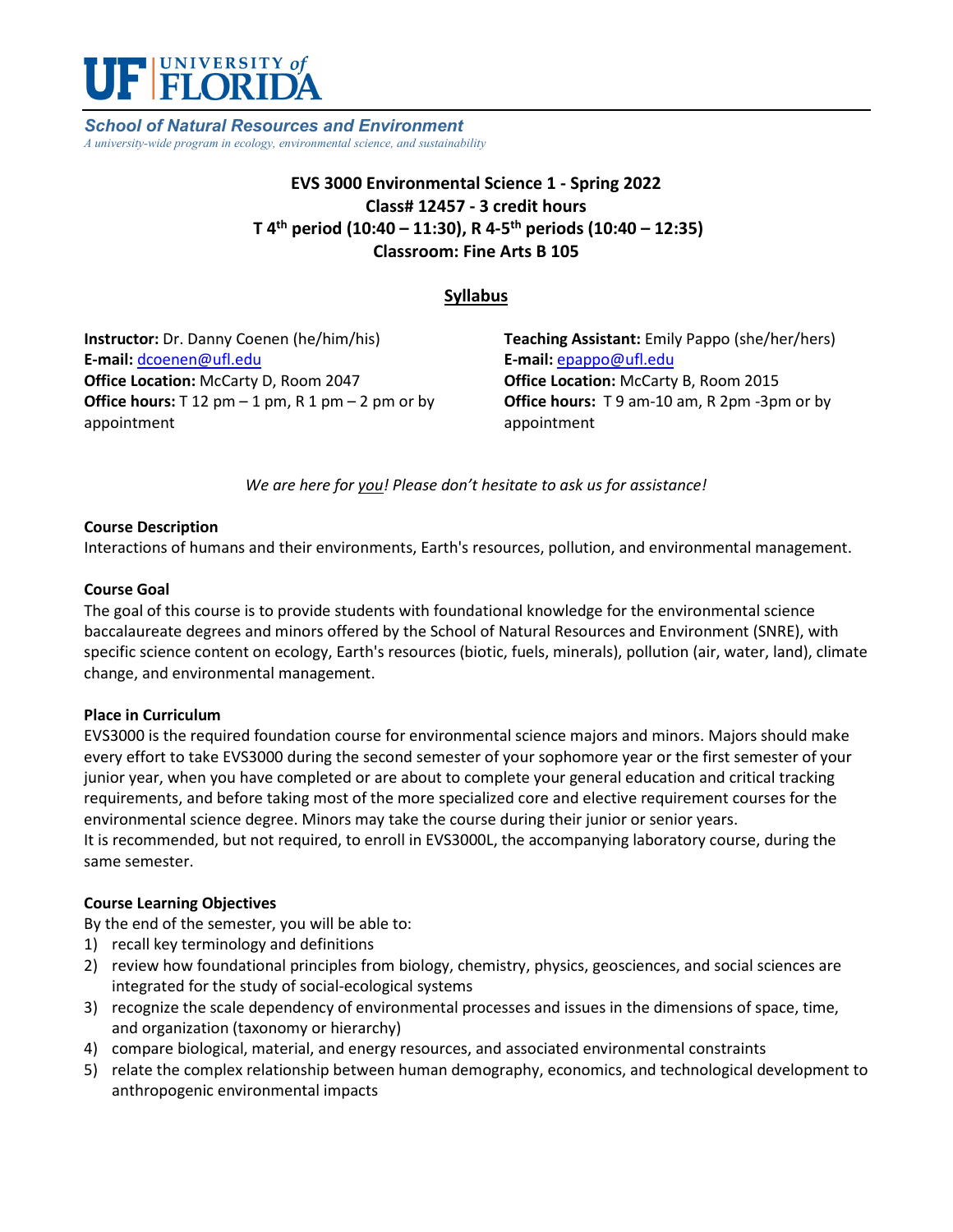- 6) apply interdisciplinary approaches to evaluating and developing solutions for environmental problems, taking into account scientific and socioeconomic information, and political constraints
- 7) review primary research articles and appraise how they contribute to the field's body of knowledge
- 8) design and deliver a collaborative presentation on an environmental science topic
- 9) reflect on your environmental career goals and identify steps & skills needed to realize those goals

## **Prerequisites**

BSC2005(C-) or BSC2010(C-) & CHM2045(C-) or CHM2047(C-) or CHM2095(C-), or equivalent

### **Required Readings**

Environmental Science: Systems and Solutions, 6<sup>th</sup> edition by McKinney, Schoch, Yonavjak & Mincy (2019). Boston, Massachusetts: Jones and Bartlett Publishers. Our course textbook is available as an eBook through UF All Access at a discounted price. See<https://businessservices.ufl.edu/services/uf-bookstore/uf-all-access/> for information and support. Please note: It may take several days after the start of the semester for you to receive access to the textbook. That is okay; just complete any assigned readings as soon as you get it.

Additional required readings will be made available on Canvas or UF library electronic reserves.

# **Grading Policies**

Your final grade for this course will be based on a 1000-point scale and will be weighted as follows:

| <b>Grade Component</b>        | Points | Percent | Description                                          |
|-------------------------------|--------|---------|------------------------------------------------------|
| Attendance and engagement     | 200    | 20      | Roll call, activities, discussions, and homework     |
| Career aspirations reflection | 50     | 5.      | Reflection paper on environmental career aspirations |
| Article analyses (2)          | 150    | 15      | Two analyses of current peer-reviewed literature     |
| Issue analysis presentation   | 120    | 12      | Collaborative presentation                           |
| Quizzes                       | 120    | 12      | Four quizzes, 30 pts each                            |
| Exam 1                        | 180    | 18      | Multiple choice and short answer                     |
| Exam 2                        | 180    | 18      | Multiple choice and short answer                     |

#### **Grading scale**

| Grade  | <b>Points</b> | Percent              | Grade                     | <b>Points</b> | Percent              | Grade | Points    | Percent              |
|--------|---------------|----------------------|---------------------------|---------------|----------------------|-------|-----------|----------------------|
| А:     | 930-1000      | 93.0-100.0%          | B-                        | 800-829.9     | 80.0-82.9%           | D+.   |           | 670-699.9 67.0-69.9% |
| А-     |               | 900-929.9 90.0-92.9% | $\mathsf{C}^{\mathsf{C}}$ |               | 730-769.9 73.0-76.9% | י∩    |           | 630-669.9 63.0-66.9% |
| $B+$ : |               | 870-899.9 87.0-89.9% | $C + 1$                   |               | 770-799.9 77.0-79.9% | D-    | 600-629.9 | 60.0-62.9%           |
| B:     |               | 830-869.9 83.0-86.9% |                           | 700-729.9     | 70.0-72.9%           | F.    | 0-599.9   | 0.0-59.9%            |

#### These grade cutoffs are exact; students should not expect any rounding of scores at the end of the semester.

**Attendance and Engagement:** Attending class regularly is foundational to learning. Your attendance grade is based on the number of class sessions you are present for. Please arrive on time and be prepared to learn. Repeated unexcused absences and inappropriate or disruptive classroom behavior will result in a reduction of your attendance grade (see Course Policies for details).

Learning is an active process facilitated by reflecting on, critically thinking about, and applying readings, lecture material, and out-of-class experiences. Your engagement grade is based on the quantity and quality of your contributions to formal and informal in-class discussions and activities, as well as preparatory homework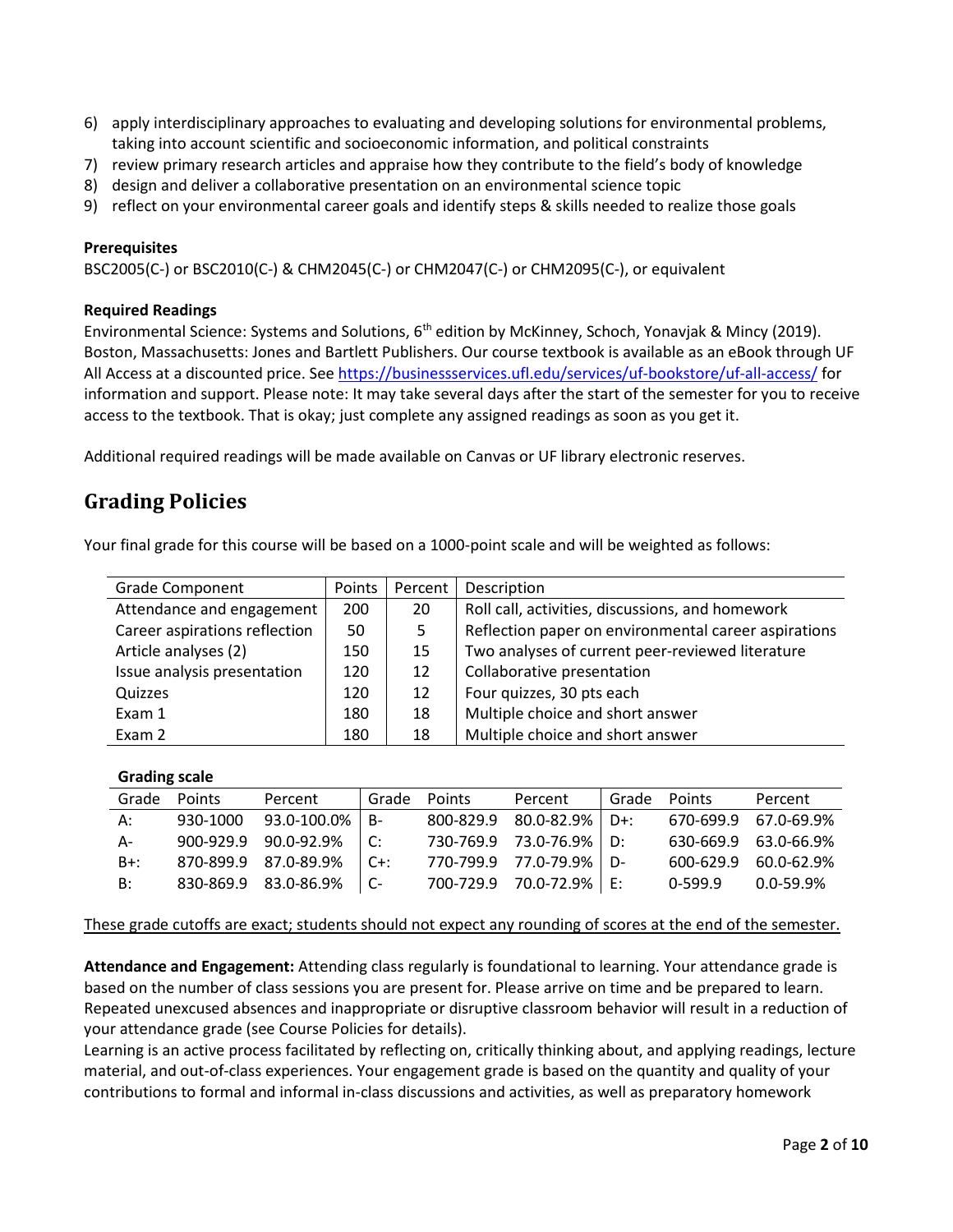assignments. You are strongly encouraged to participate during each class meeting by asking relevant questions, engaging in discussion, or sharing personal experiences on the topic. The precise number of engagement opportunities will vary depending on the needs and interests of this semester's cohort of students. Your engagement grade is aligned with course learning objectives 1 through 6, with emphasis on 4-6.

Unique requirements for the Spring 2022 semester**:** We continue to experience pandemic conditions. **You are expected and strongly encouraged to wear properly fitted masks over mouth and nose while you are entering, within, and exiting the classroom** to minimize infection risk to yourself and others, including vulnerable members of our local community. This applies whether you are vaccinated against COVID-19 or not. Thank you!

**Career Aspirations Reflection:** Different career paths require different skills, and the process of applying for graduate school differs from finding a government job. This assignment will help you reflect on your career aspirations and identify steps to maximize your chance to realize your aspirations. This part of your course grade is aligned with course learning objective 9.

**Article Analyses:** Science is an ongoing process through which our knowledge about the world around is advanced and refined. For each article analysis, you will identify and critically read current primary research articles on course-related topics and apply your critical thinking skills to analyze how the reviewed research advances or revises scientific understanding of said topic. You will complete two article analyses during the semester, each with a word count of 750-1000 words. Grading will be by rubric. This part of your course grade is aligned with course learning objective 7.

**Issue Analysis Presentation:** Science is a collaborative process, thriving from the contributions of a diverse group of contributors. For your issue analysis presentation, you will work in groups to research an environmental issue and design an engaging, professional VoiceThread presentation on the causes, impacts, and possible solutions to the assigned issue. Grading will be by rubric. This part of your course grade is aligned with course learning objectives 5 through 8

**Quizzes:** There will be four online multiple-choice quizzes during the semester to assess your progress in comprehending and applying course materials. Quizzes are closed book/closed notes and will be proctored by Honorlock. This part of your course grade is aligned with course learning objectives 1 through 4.

**Exams:** All information covered in readings and presented in class (incl. live and pre-recorded lectures, videos, discussions, and student contributions) is potential exam material. Exams will consist of a mixture of question styles, including true/false, multiple choice and short answer questions. Exams are closed book/closed notes and will be proctored by Honorlock. This part of your course grade is aligned with course learning objectives 1 through 6.

## **It is your responsibility to verify that all assignments are successfully uploaded to Canvas. Missing, corrupt, or incompatible files may result in grade penalties up to a score of zero for the assignment.**

You are responsible for maintaining duplicate copies of all work submitted in this course, and making those copies available should the need arise. In case of a grading dispute, you will need to notify me via e-mail within one week of the date when the score is posted or the assignment is returned to you. Detailed grading criteria for each assignment will be provided on Canvas.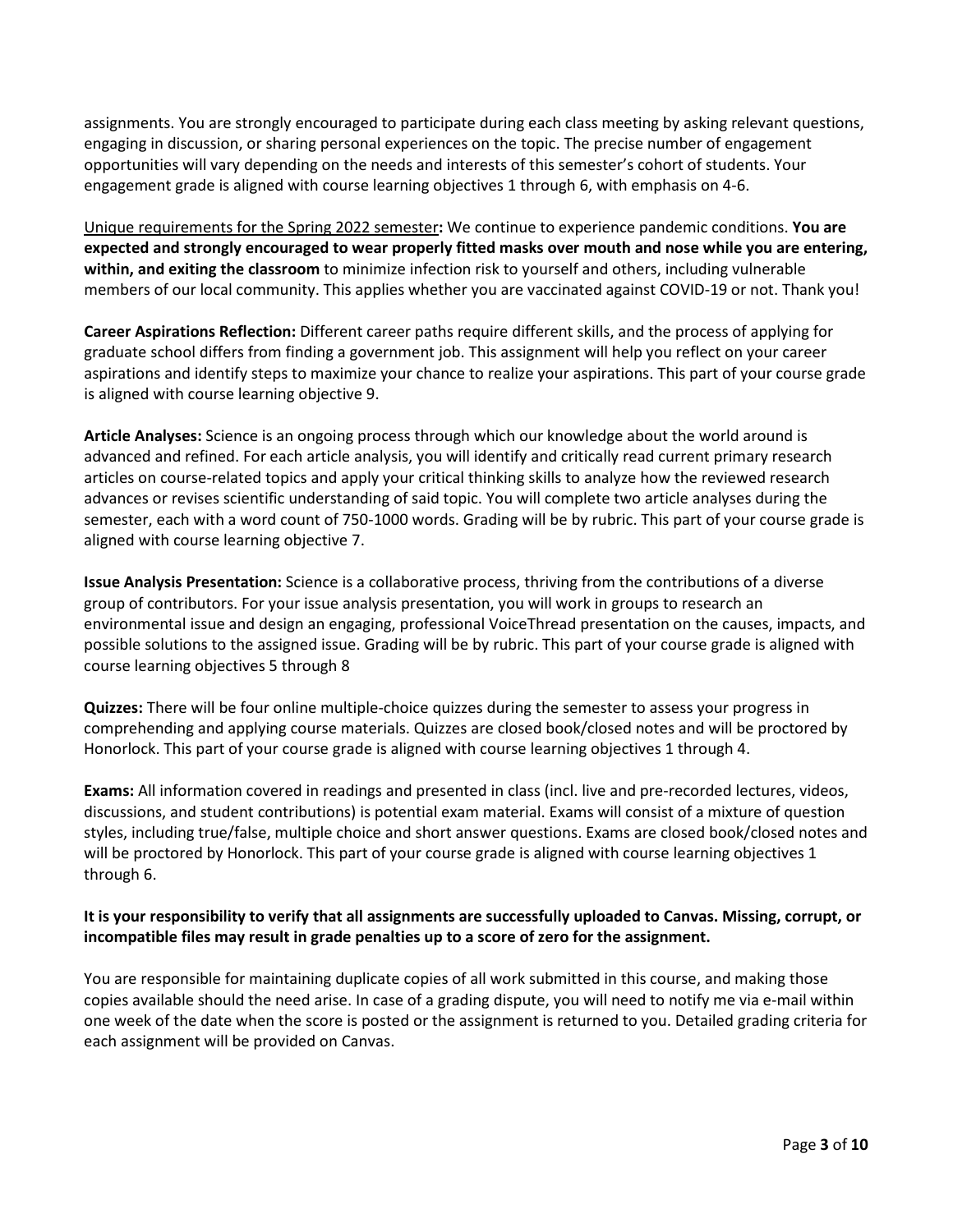# **Course Policies**

## **Diversity and Inclusiveness Statement**

Diversity is a one of our biggest assets in the classroom and in environmental science. Different perspectives enrich our understanding of the variety of human-nature interactions and are imperative to developing just solutions to complex environmental problems.

This classroom is a place where you will be treated with respect, and I welcome individuals of all ages, backgrounds, beliefs, ethnicities & races, genders, gender identities, gender expressions, national origins, religions (if any), sexual orientations, ability – and other visible and nonvisible differences. All members of this class are expected to contribute to a respectful, welcoming, and inclusive environment for every other member of the class. This does not mean that you are not allowed to disagree with others, but that such differences should be explored without ad hominem judgment.

Should I inadvertently make a statement offensive to you, please let me know so that I may learn and grow from the incident.

### **Land Acknowledgement Statement**

A Land Acknowledgement is a formal statement that recognizes and respects Indigenous Peoples as traditional stewards of this land and the enduring relationship that exists between Indigenous Peoples and their traditional territories. In particular, the University of Florida resides on land of the Timucua people and the Seminole Tribe of Florida. It is important to understand the long-standing history that has brought you to reside on the land, and to seek to understand your place within that history. Land acknowledgements do not exist in a past tense, or historical context: colonialism is a current ongoing process. For more information, visit <http://www.lspirg.org/knowtheland>

#### **Attendance Policy**

Requirements for class attendance and make-up exams, assignments, and other work in this course are consistent with university policies[. Click here to read the university attendance](https://catalog.ufl.edu/UGRD/academic-regulations/attendance-policies/)  [policies.](https://catalog.ufl.edu/UGRD/academic-regulations/attendance-policies/) Requirements specific to EVS3000 are outlined below:

On-time attendance is mandatory. You are permitted three unexcused absences without grade penalty (excepting any in-class activities or extra credit opportunities). Additional unexcused absences incur a score of zero for the day's Class Attendance and Engagement. Point deductions may also be incurred for repeated disruptive tardiness.

Absences will be excused

- In case of potentially contagious illness, by timely e-mail notification to [dcoenen@ufl.edu.](mailto:dcoenen@ufl.edu) If you miss more three or more days due to a contagious illness, provide a doctor's note or equivalent, or follow the procedure outlined here[: https://care.dso.ufl.edu/instructor-notifications.](https://care.dso.ufl.edu/instructor-notifications)
- In case of non-contagious illness or injury, upon receipt of a doctor's note or equivalent, or by following the procedure outlined here: [https://care.dso.ufl.edu/instructor-notifications.](https://care.dso.ufl.edu/instructor-notifications)
- In case of religious holidays, by informing me via e-mail ahead of time.
- In case of military duty, jury duty, participation in academic conferences, or participation in official university or UAA events, by providing appropriate evidence ahead of time.
- In case of family emergencies, deaths, or other extenuating circumstances, by following the procedure outlined here: [https://care.dso.ufl.edu/instructor-notifications.](https://care.dso.ufl.edu/instructor-notifications)
- In all other cases, or if you are unsure, please e-mail me as soon as feasible. Absences are generally not excused for non-emergency travel and vehicle problems.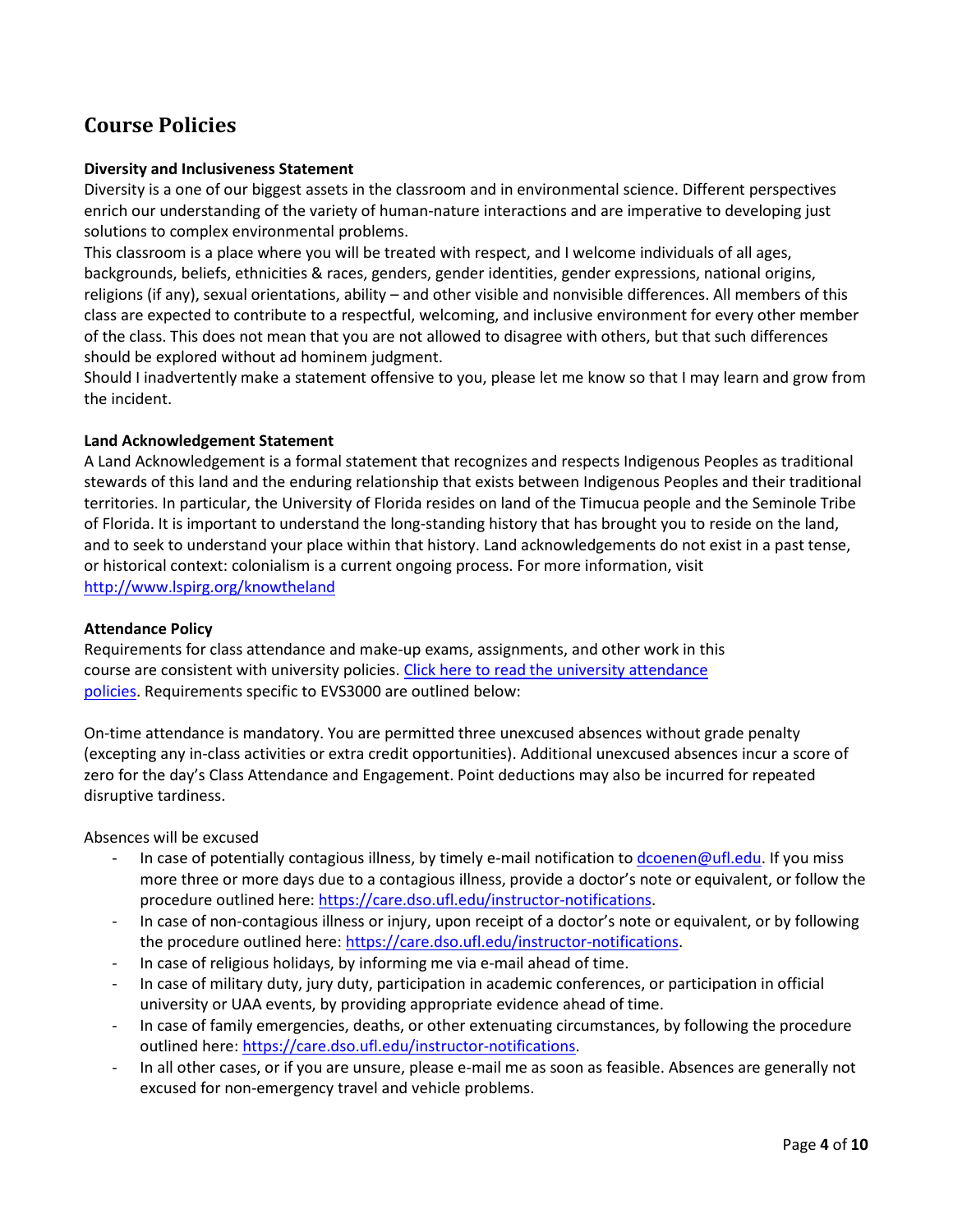If absent, it is your responsibility to make yourself aware of all due dates via the course e-learning site and/or contacting me. You are still responsible for turning assignments in on time unless an extension has been requested via e-mail and approved by me prior to the deadline. In case of true documented emergencies, I may waive this requirement.

## **Make-up Policy**

Only work missed due to excused absences can be made up. For absences excused ahead of time, I will develop a make-up plan and schedule. In case of documented illnesses or emergencies, arrangements for completing make-up exams or assignments should be made upon return to class. If experiencing truly extenuating circumstances resulting in longer absences, you should notify me as soon as possible to develop a plan to make up missed work. Missed extra credit opportunities cannot be made up.

If you miss a quiz or exam for a non-excusable reason, a score of zero will be entered.

### **Late Work**

You are responsible for turning assignments in on time unless an extension has been requested via e-mail prior to the deadline. In case of true documented emergencies, I may waive this requirement. Technical difficulties are not generally an excuse for missing an assessment or assignment; you should have contingency plans in case any such issues arise. I recommend storing your documents on a cloud service that can be accessed from any device [\(Dropbox](https://cloud.it.ufl.edu/collaboration-tools/dropbox/) and [OneDrive](https://cloud.it.ufl.edu/collaboration-tools/office-365/) are free to UF students), and having a plan for internet outages (such as identifying a source for public WiFi near you or tethering through your cell phone). Try not to wait until the last minute to submit assignments!

For each day writing assignments are submitted late, I will subtract 10% from the assignment grade. If the assignment is more than five days late, a score of 0 will be entered. I highly recommend starting on assignments early to preclude unexpected emergencies or late-semester stress from compromising your grade. Deadline extensions may be available on certain assignments if requested ahead of time via e-mail. If extended deadlines are not met, late penalties will be assessed based on the original, not the revised due date! Finally, please do not wait until the end of the semester to discuss problems with the course material or performance in class. Your performance and success are important to me, SNRE, the College of Agricultural and Life Sciences, and the University of Florida, so please contact me to discuss your concerns as soon as they arise.

#### **Office Hours**

Please take advantage of office hours to discuss any questions or concerns. Making an appointment ahead of time is recommended, but not required. Contact your teaching assistant for basic questions, help with assignments, and clarifications regarding grades and feedback. Contact me regarding absences, grading disputes, concerns about other students, and any other issues. If you cannot be present for the regularly scheduled office hours, we will attempt to accommodate you at an alternate time.

#### **Course Communications and Technology**

The preferred way to get ahold of me or your TA outside of office hours is via Canvas message or direct email from your official UF email account. Emails from outside providers, like Gmail, are not considered secure and will be ignored to protect student privacy. University policy dictates that grades cannot be discussed via email, so if you have a grade-specific question, you should ask it during office hours. You can expect a response within 24 hours on weekdays.

This course uses the Canvas learning management system [\(http://elearning.ufl.edu\)](http://elearning.ufl.edu/), where course materials, grades, assignment instructions, and due dates are posted. Content will be delivered through readings, prerecorded lecture slides, videos, and live classes during the regularly scheduled class periods. You are responsible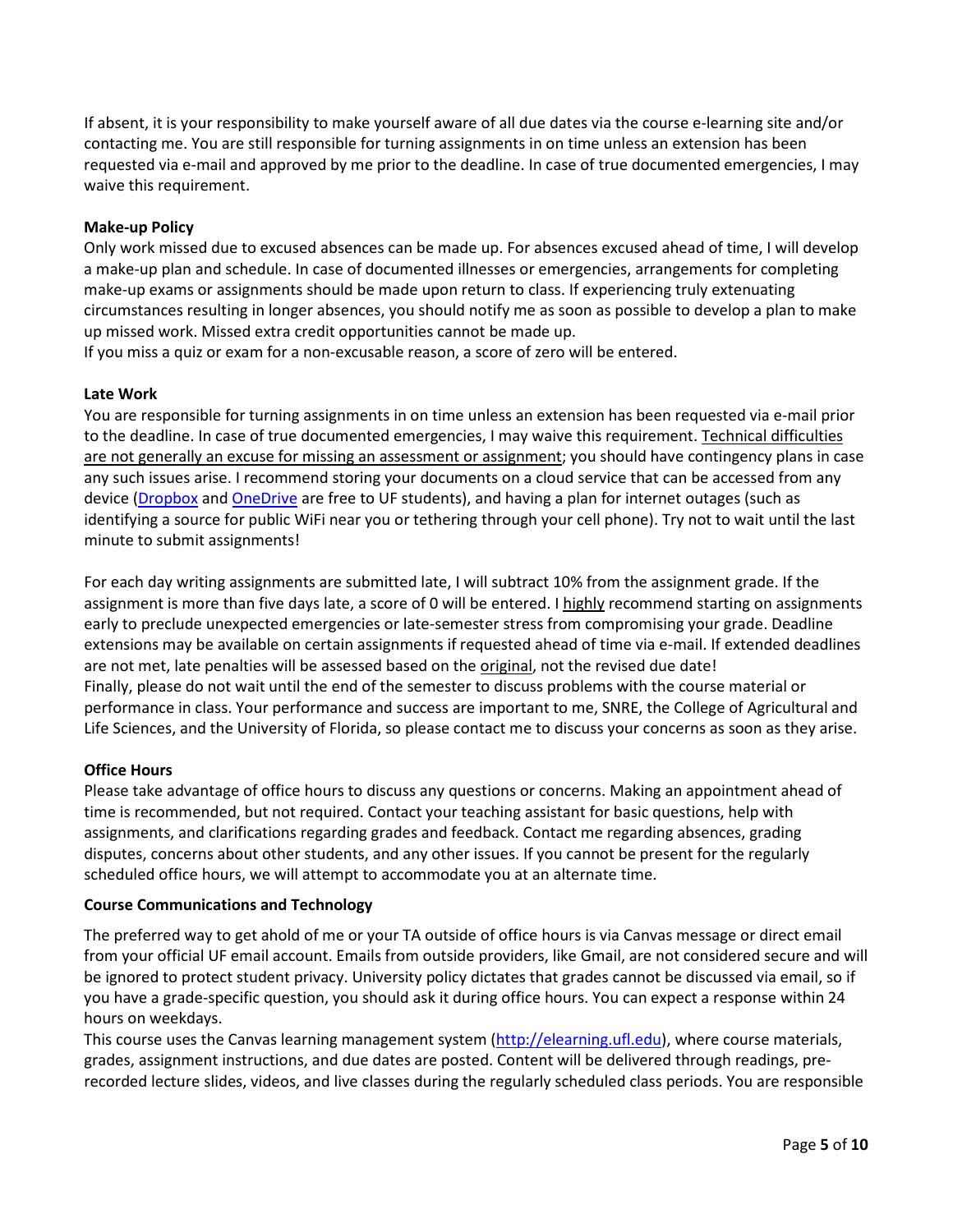for having the appropriate technology to access all course content, including proctoring by Honorlock. This includes a desktop or laptop computer with reliable broadband internet connectivity. You are expected to check your UF e-mail and the course web site on Canvas [\(http://elearning.ufl.edu\)](http://elearning.ufl.edu/) frequently, as information may change during the semester. You should enable Canvas notifications for this class, so that you are notified immediately about grading, assignment feedback, due date changes, announcements, etc.

## **External Communication**

You may use GroupMe or similar tools to communicate with other students about the class and environmental science-related topics. **You may not, however, discuss quiz and exam questions/answers with others, including quizzes and exams from prior semesters, or collaborate on any assignments intended to be worked on individually.** Doing so constitutes academic dishonesty.

#### **Canvas Display Name Change**

Canvas uses the "Display Name" as set in myUFL. The Display Name is what you want people to see in the UF Directory, such as "Ally" instead of "Allison." To update your display name, go to one.ufl.edu, click on the dropdown at the top right, and select "Directory Profile." Click "Edit" on the right of the name panel, uncheck "Use my legal name" under "Display Name," update how you wish your name to be displayed, and click "Submit" at the bottom. This change may take up to 24 hours to appear in Canvas. This does not change your legal name for official UF records.

#### **Paper Guidelines**

All writing assignments will be submitted to Canvas and must be in **.docx** or **.pdf** format, with the proper file extension. Other file formats will not be accepted.

If you experience difficulties in the writing process are encouraged to contact your TA or me for advice, or visit the UF Writing Studio (see *Campus Helping Resources* below).

I strongly recommend watching the following video on academic honesty, citing sources, and proper paraphrasing by the end of the drop-add period:<https://www.youtube.com/watch?v=g81hPRKWsdM>

# **CALS and University of Florida Policies**

#### **Grades and Grade Points**

For information on current UF policies for assigning grade points, see <https://catalog.ufl.edu/UGRD/academic-regulations/grades-grading-policies/> .

#### **Zoom Conference Privacy**

Should it become necessary or convenient to hold classes virtually using zoom, those class sessions may be audio-visually recorded for students in the class to refer back and for enrolled students who are unable to attend live. Students who participate with their camera engaged or utilize a profile image are agreeing to have their video or image recorded. If you are unwilling to consent to have your profile or video image recorded, be sure to keep your camera off and do not use a profile image. Likewise, students who un-mute during class and participate orally are agreeing to have their voices recorded. If you are not willing to consent to have your voice recorded during class, you will need to keep your mute button activated. As in all courses, unauthorized sharing of recorded materials is prohibited.

#### **Course Evaluation Process**

Student assessment of instruction is an important part of efforts to improve teaching and learning. At the end of the semester, students are expected to provide feedback on the quality of instruction in this course using a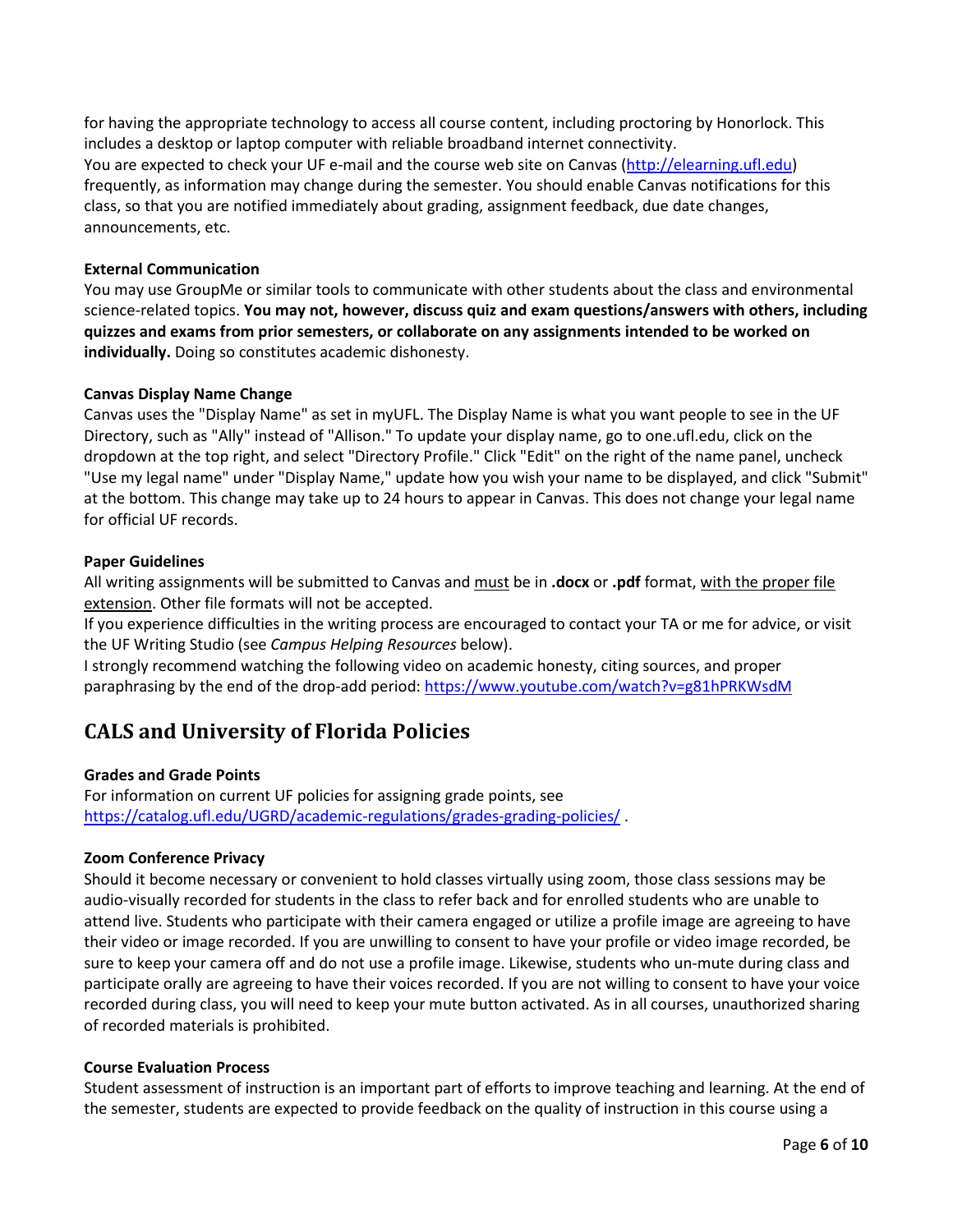standard set of university and college criteria. Students are expected to provide professional and respectful feedback on the quality of instruction in this course by completing course evaluations online via GatorEvals. Guidance on how to give feedback in a professional and respectful manner is available at: [https://gatorevals.aa.ufl.edu/students/.](https://gatorevals.aa.ufl.edu/students/) Students will be notified when the evaluation period opens and can complete evaluations through the email they receive from GatorEvals, in their Canvas course menu under GatorEvals, or vi[a https://ufl.bluera.com/ufl/.](https://ufl.bluera.com/ufl/) Summaries of course evaluation results are available to students at: [https://gatorevals.aa.ufl.edu/public-results/.](https://gatorevals.aa.ufl.edu/public-results/)

### **Academic Honesty**

As a student at the University of Florida, you have committed yourself to uphold the Honor Code, which includes the following pledge: "We, the members of the University of Florida community, pledge to hold ourselves and our peers to the highest standards of honesty and integrity." You are expected to exhibit behavior consistent with this commitment to the UF academic community, and on all work submitted for credit at the University of Florida, the following pledge is either required or implied: "On my honor, I have neither given nor received unauthorized aid in doing this assignment."

It is assumed that you will complete all work independently in each course unless the instructor provides explicit permission for you to collaborate on course tasks (e.g. assignments, papers, quizzes, exams). Furthermore, as part of your obligation to uphold the Honor Code, you should report any condition that facilitates academic misconduct to appropriate personnel. It is your individual responsibility to know and comply with all university policies and procedures regarding academic integrity and the Student Honor Code. Violations of the Honor Code at the University of Florida will not be tolerated. Violations will be reported to the Dean of Students Office for consideration of disciplinary action. For more information regarding the Student Honor Code, please see: [http://www.dso.ufl.edu/sccr/process/student-conduct-honor-code/.](http://www.dso.ufl.edu/sccr/process/student-conduct-honor-code/)

As your instructor, I want to emphasize that **PLAGIARISM, WHETHER INTENTIONAL OR UNINTENTIONAL, IS A SERIOUS AND POTENTIALLY CAREER-ENDING FORM OF ACADEMIC MISCONDUCT. Copying and pasting is never okay in academia.** Direct quotes are not commonly used in science writing; paraphrases accompanied by a proper citation should be used instead. Inappropriate use of direct quotes in this class will result in a loss of credit.

#### **In-Class Recording**

Students are allowed to record video or audio of class lectures. However, the purposes for which these recordings may be used are strictly controlled. The only allowable purposes are (1) for personal educational use, (2) in connection with a complaint to the university, or (3) as evidence in, or in preparation for, a criminal or civil proceeding. All other purposes are prohibited. Specifically, students may not publish recorded lectures without the written consent of the instructor. A "class lecture" is an educational presentation intended to inform or teach enrolled students about a particular subject, including any instructor-led discussions that form part of the presentation, and delivered by any instructor hired or appointed by the University, or by a guest instructor, as part of a University of Florida course. A class lecture does not include lab sessions, student presentations, clinical presentations such as patient history, academic exercises involving solely student participation, assessments (quizzes, tests, exams), field trips, private conversations between students in the class or between a student and the faculty or lecturer during a class session. Publication without permission of the instructor is prohibited. To "publish" means to share, transmit, circulate, distribute, or provide access to a recording, regardless of format or medium, to another person (or persons), including but not limited to another student within the same class section. Additionally, a recording, or transcript of a recording, is considered published if it is posted on or uploaded to, in whole or in part, any media platform, including but not limited to social media, book, magazine, newspaper, leaflet, or third party note/tutoring services. A student who publishes a recording without written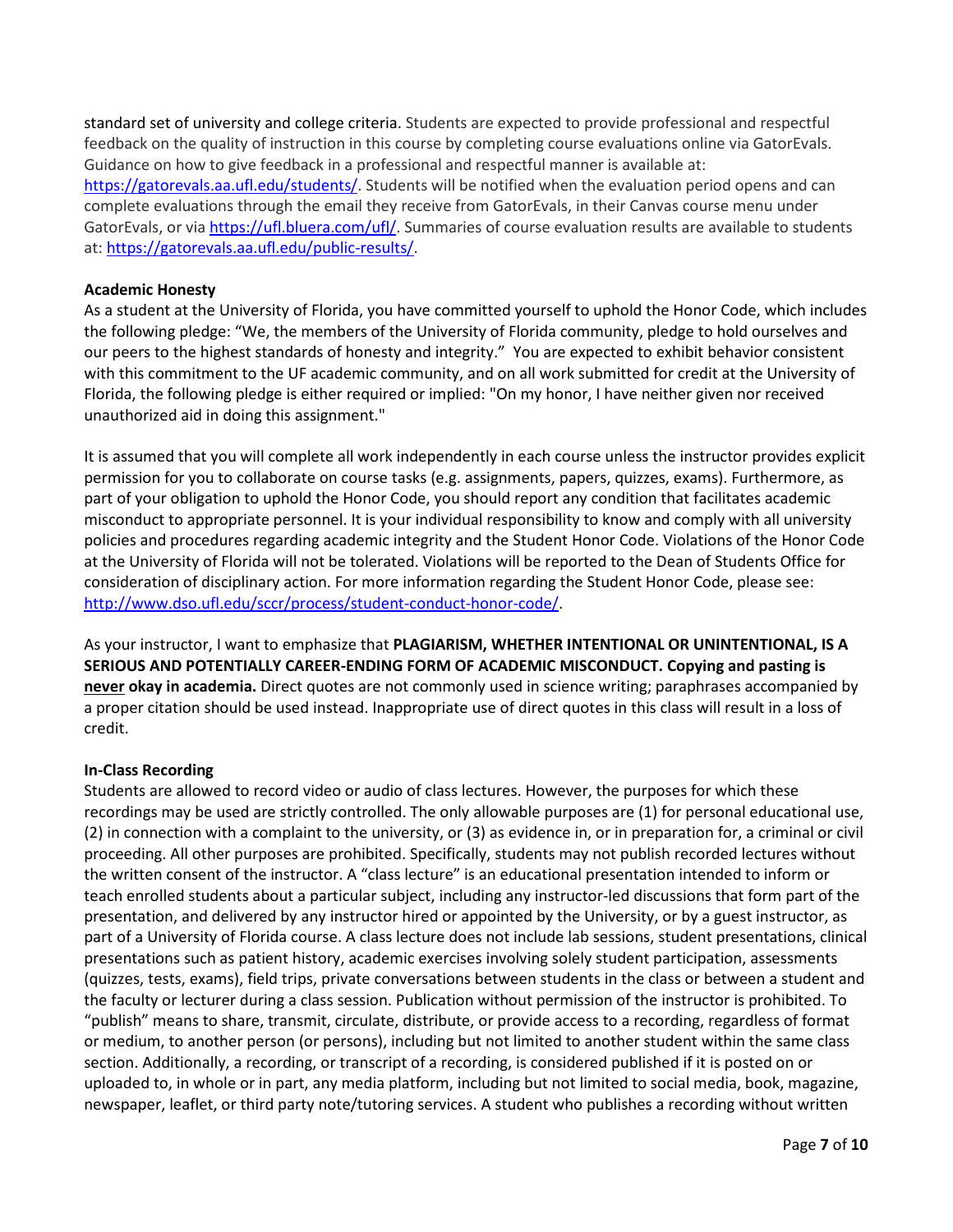consent may be subject to a civil cause of action instituted by a person injured by the publication and/or discipline under UF Regulation 4.040 Student Honor Code and Student Conduct Code.

### **Software Use**

All UF faculty, staff and students are required and expected to obey the laws and legal agreements governing software use. Failure to do so can lead to monetary damages and/or criminal penalties for the individual violator. Because such violations are also against university policies and rules, disciplinary action will be taken as appropriate.

## **Services for Students with Disabilities**

The Disability Resource Center coordinates the needed accommodations of students with disabilities. This includes registering disabilities, recommending academic accommodations within the classroom, accessing special adaptive computer equipment, providing interpretation services and mediating faculty-student disability related issues. Students requesting classroom accommodation must first register with the Dean of Students Office. The Dean of Students Office will provide documentation to the student who must then provide this documentation to the instructor when requesting accommodation.

You must submit this documentation prior to submitting assignments or taking quizzes or exams. Accommodations are not retroactive; therefore, students should contact the office as soon as possible in the term for which they are seeking accommodations. The DRC may be contacted by visiting 001 Reid Hall, calling 352-392-8565, or visiting their web site at [www.dso.ufl.edu/drc/.](http://www.dso.ufl.edu/drc/)

### **Student Complaints**

Residential Course:<https://sccr.dso.ufl.edu/policies/student-honor-code-student-conduct-code/> Online Course:<http://www.distance.ufl.edu/student-complaint-process>

# **Campus Helping Resources**

**Your wellbeing is important to me and the University of Florida community**. Students experiencing crises or personal problems that interfere with their general wellbeing are encouraged to utilize the university's counseling resources. The Counseling & Wellness Center provides confidential counseling services at no cost for currently enrolled students. Resources are available on campus for students having personal problems or lacking clear career or academic goals, which interfere with their academic performance.

- *University Counseling Center & Wellness Center*, 3190 Radio Road, 352-392-1575. Counseling Services, Groups and Workshops, Outreach and Consultation, Self-Help Library & Wellness Coaching. <http://www.counseling.ufl.edu/>
- *U Matter We Care.* 352*-*292-2273. UF's umbrella program for UF's caring culture. Provides students in distress with support and coordination of the wide variety of appropriate resources. [http://umatter.ufl.edu](http://umatter.ufl.edu/)
- *Career Connections Center*, First Floor JWRU, 352-392-1601, [https://career.ufl.edu/.](https://career.ufl.edu/)
- Student Success Initiative, [http://studentsuccess.ufl.edu](http://studentsuccess.ufl.edu/)
- *Dean of Students Office*, 202 Peabody Hall, 392-1261. Among other services, the DSO assists students who are experiencing situations that compromises their ability to attend classes. This includes family emergencies and medical issues (including mental health crises).<https://care.dso.ufl.edu/>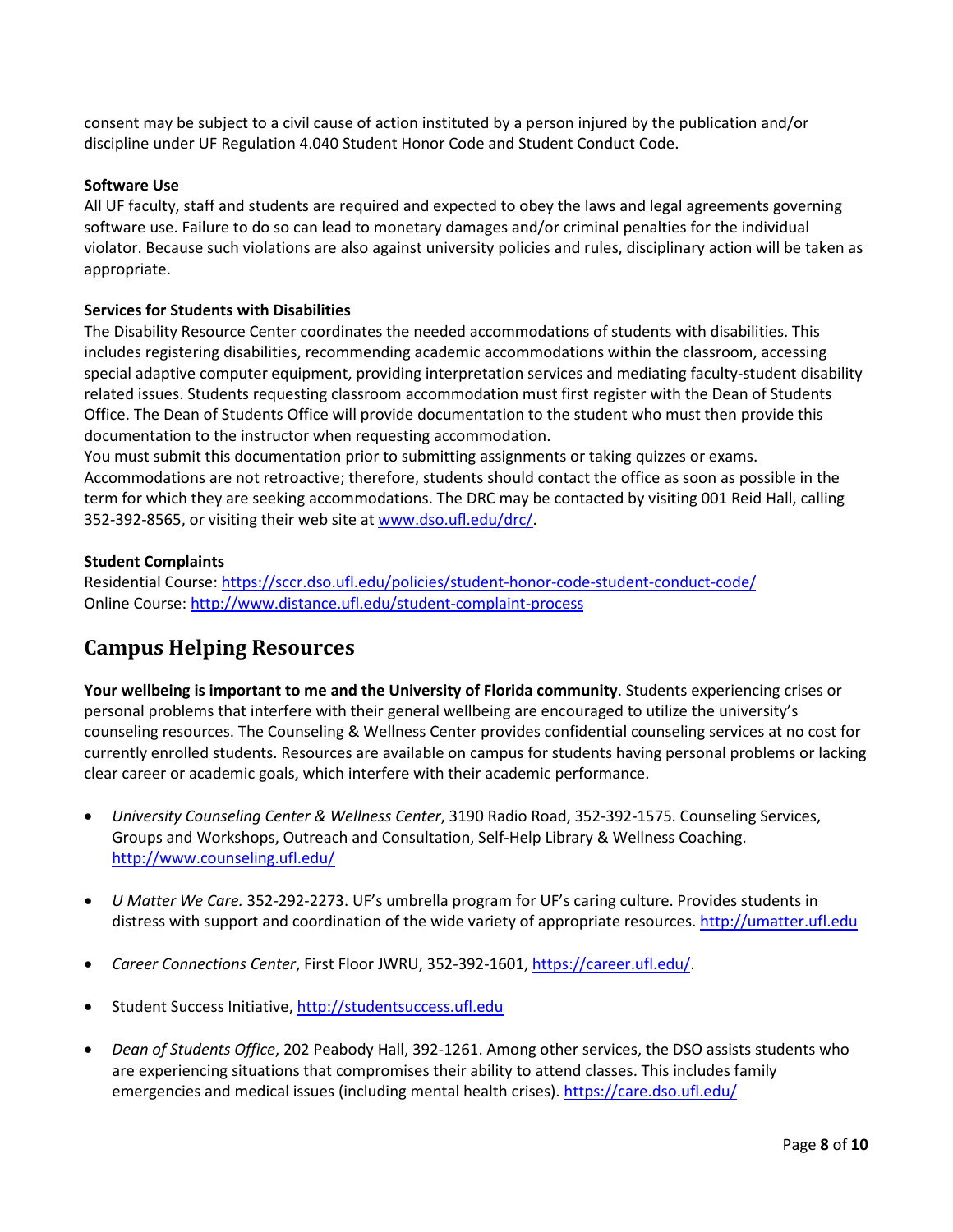- *Teaching Center*, Broward Hall, 352-392-2010 or 352-392-6420. General study skills and tutoring. <http://teachingcenter.ufl.edu/>
- *Writing Studio,* 2215 Turlington Hall, 352*-*846-1138. Help brainstorming, formatting, and writing papers. [http://writing.ufl.edu/writing-center/.](http://writing.ufl.edu/writing-center/)
- *Fork and Field Pantry.* Food and toiletries for students experiencing food insecurity. [https://pantry.fieldandfork.ufl.edu/.](https://pantry.fieldandfork.ufl.edu/)
- *UF Help Desk*. 352-392-4357. Technical support for computer issues and UF web services. <http://helpdesk.ufl.edu/>
- *University Police Department*, 352-392-1111 (or 9-1-1 for emergencies)[. http://www.police.ufl.edu/](http://www.police.ufl.edu/)
- *Library Support*[, http://cms.uflib.ufl.edu/ask.](http://cms.uflib.ufl.edu/ask) Various ways to receive assistance with using the libraries or finding resources.

## **Course Outline (subject to change – please check the Canvas calendar for the latest information)**

## **Critical Dates**

| Quiz 1                        | Monday, January 24         |
|-------------------------------|----------------------------|
| Career aspirations reflection | Monday, January 31         |
| Article analysis 1            | Monday, February 21        |
| Quiz 2                        | Friday, February 25        |
| Exam 1                        | Friday, March 4            |
| Quiz 3                        | Monday, March 28           |
| Article analysis 2            | Friday, April 1            |
| Issue analysis presentation   | Monday, April 11           |
| Quiz 4                        | Friday, April 15           |
| Issue analysis peer reviews   | Monday, April 18           |
| Exam 2                        | <b>Wednesday, April 20</b> |

#### **Lecture Schedule**

| <b>Module</b>  |                                           | Mode    | <b>Dates</b>          | <b>Instructor</b> |
|----------------|-------------------------------------------|---------|-----------------------|-------------------|
|                | Introduction                              | Live    | January 6-11          | Coenen            |
| $\overline{2}$ | <b>Fundamental Concepts</b>               | Pre-rec | For January 11        | Coenen            |
| $\overline{3}$ | The Biosphere                             | Pre-rec | For January 13        | Coenen            |
| $\overline{4}$ | Biodiversity                              | Live    | January 13-20         | Coenen            |
| 5 <sup>5</sup> | Thermodynamics & Biogeochemistry          | Pre-rec | For January 20        | Coenen            |
|                | Natural Hazards                           | Reading | For January 20        | N/A               |
| 6              | Human Population Growth                   | Live    | January 25-February 1 | Coenen            |
| $\overline{7}$ | People & Resources                        | Pre-rec | For February 3        | Coenen            |
| 8              | <b>Environmental Dimensions of Mining</b> | Live    | February 3-8          | Coenen            |